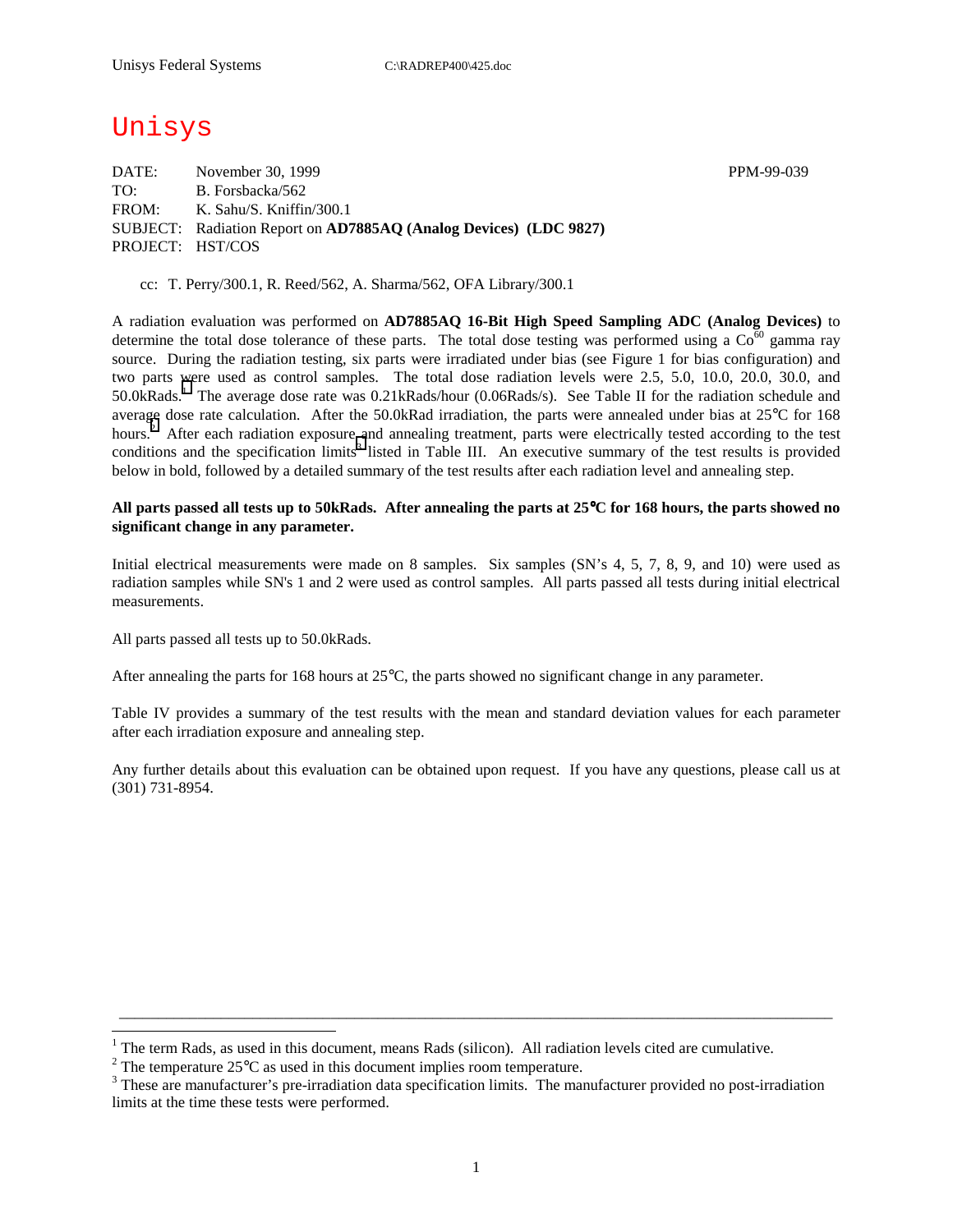#### ADVISORY ON THE USE OF THIS DOCUMENT

The information contained in this document has been developed solely for the purpose of providing general guidance to employees of the Goddard Space Flight Center (GSFC). This document may be distributed outside GSFC only as a courtesy to other government agencies and contractors. Any distribution of this document, or application or use of the information contained herein, is expressly conditional upon, and is subject to, the following understandings and limitations:

(a) The information was developed for general guidance only and is subject to change at any time;

(b) The information was developed under unique GSFC laboratory conditions which may differ substantially from outside conditions;

(c) GSFC does not warrant the accuracy of the information when applied or used under other than unique GSFC laboratory conditions;

(d) The information should not be construed as a representation of product performance by either GSFC or the manufacturer;

(e) Neither the United States government nor any person acting on behalf of the United States government assumes any liability resulting from the application or use of the information.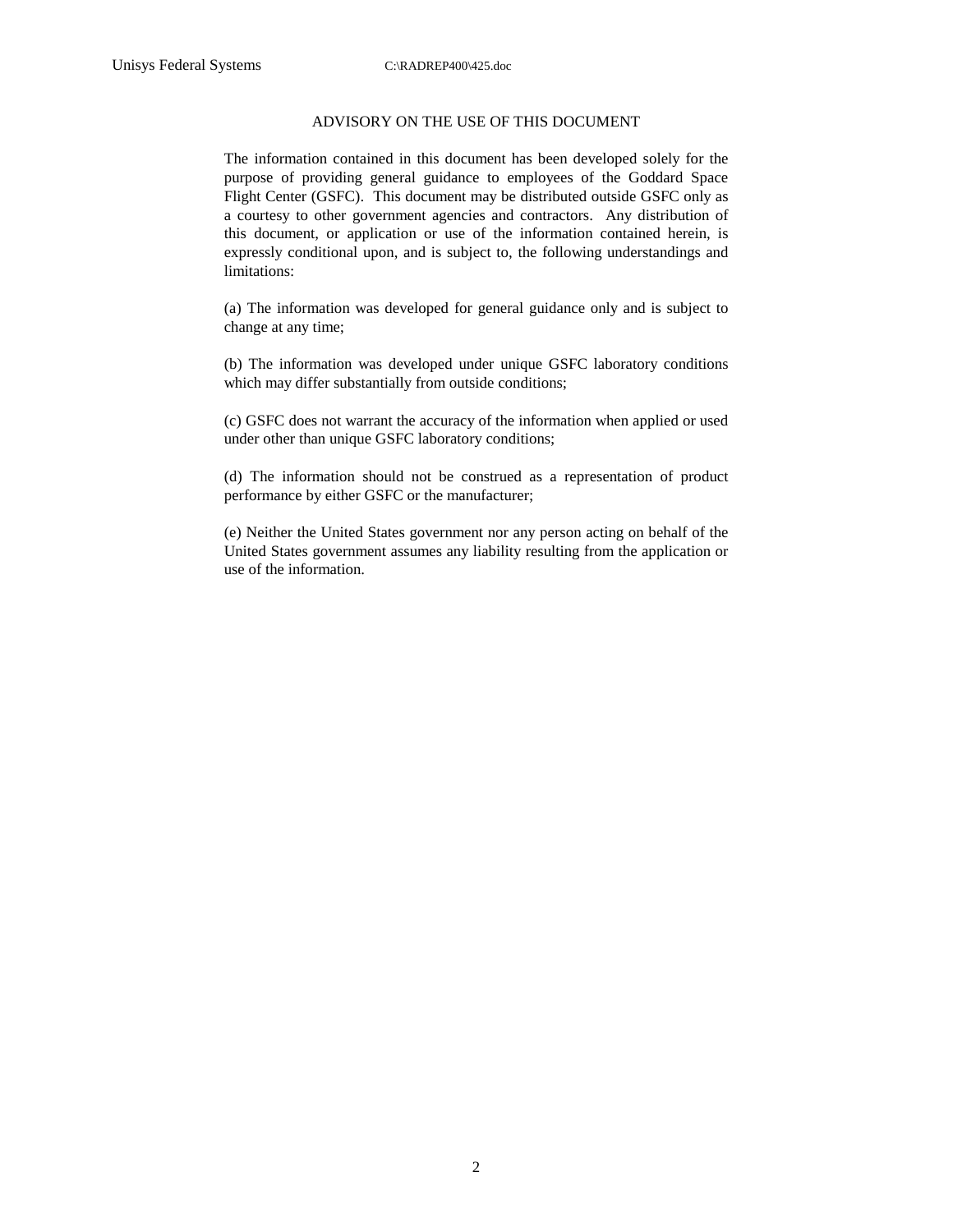

Figure 1. Radiation Bias Circuit for AD7885AQ

Notes:

- 1.  $V_{IN} = +5.0V \pm 0.5V$ .
- 2.  $V_{SS} = -5.0V \pm 0.5V$ .
- 3.  $V_{REF+} = +3.0V \pm 0.3V$ .
- 4.  $V_{REF} = -3.0V \pm 0.3V$ .
- 5.  $R = 2k\Omega$ , 10%, ½W.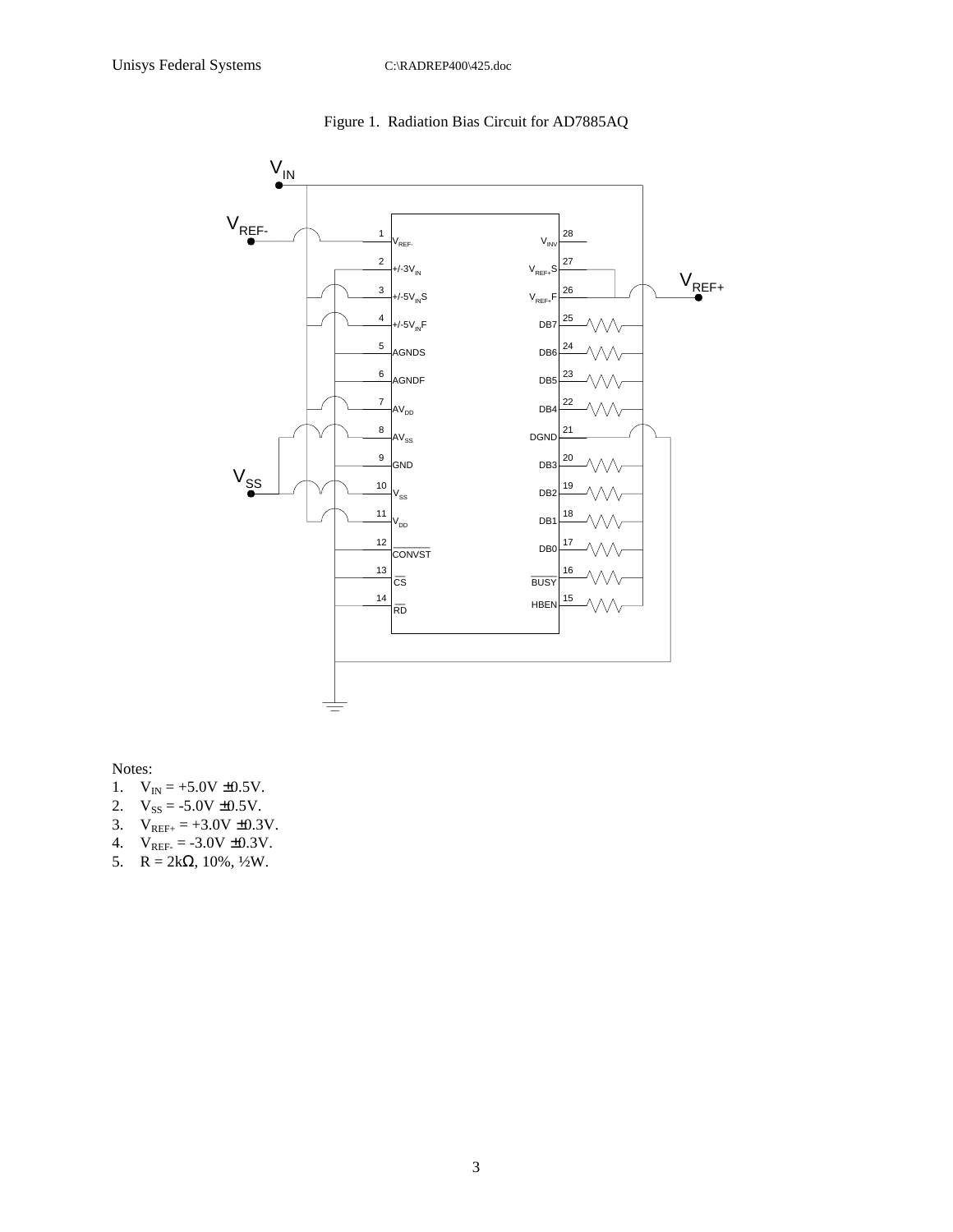| Generic Part Number:                 | AD7885                         |
|--------------------------------------|--------------------------------|
| <b>HST/COS Part Number</b>           | AD7885AQ                       |
| HST/COS TID Requirement              | 10kRads (RDM = $5$ )           |
| Charge Number:                       | C00173                         |
| Manufacturer:                        | <b>Analog Devices</b>          |
| Lot Date Code (LDC):                 | 9827                           |
| Quantity Tested:                     | 8                              |
| Serial Numbers of Control Samples:   | 1, 2                           |
| Serial Numbers of Radiation Samples: | 4, 5, 7, 8, 9, 10              |
| <b>Part Function:</b>                | 16 Bit High Speed Sampling ADC |
| Part Technology:                     | <b>LCCMOS</b>                  |
| Package Style:                       | 28 Pin DIP                     |
| Test Equipment:                      | A540                           |
| Test Engineer:                       | S. Archer-Davies               |

### TABLE I. Part Information

• The manufacturer for this part guaranteed no radiation tolerance/hardness.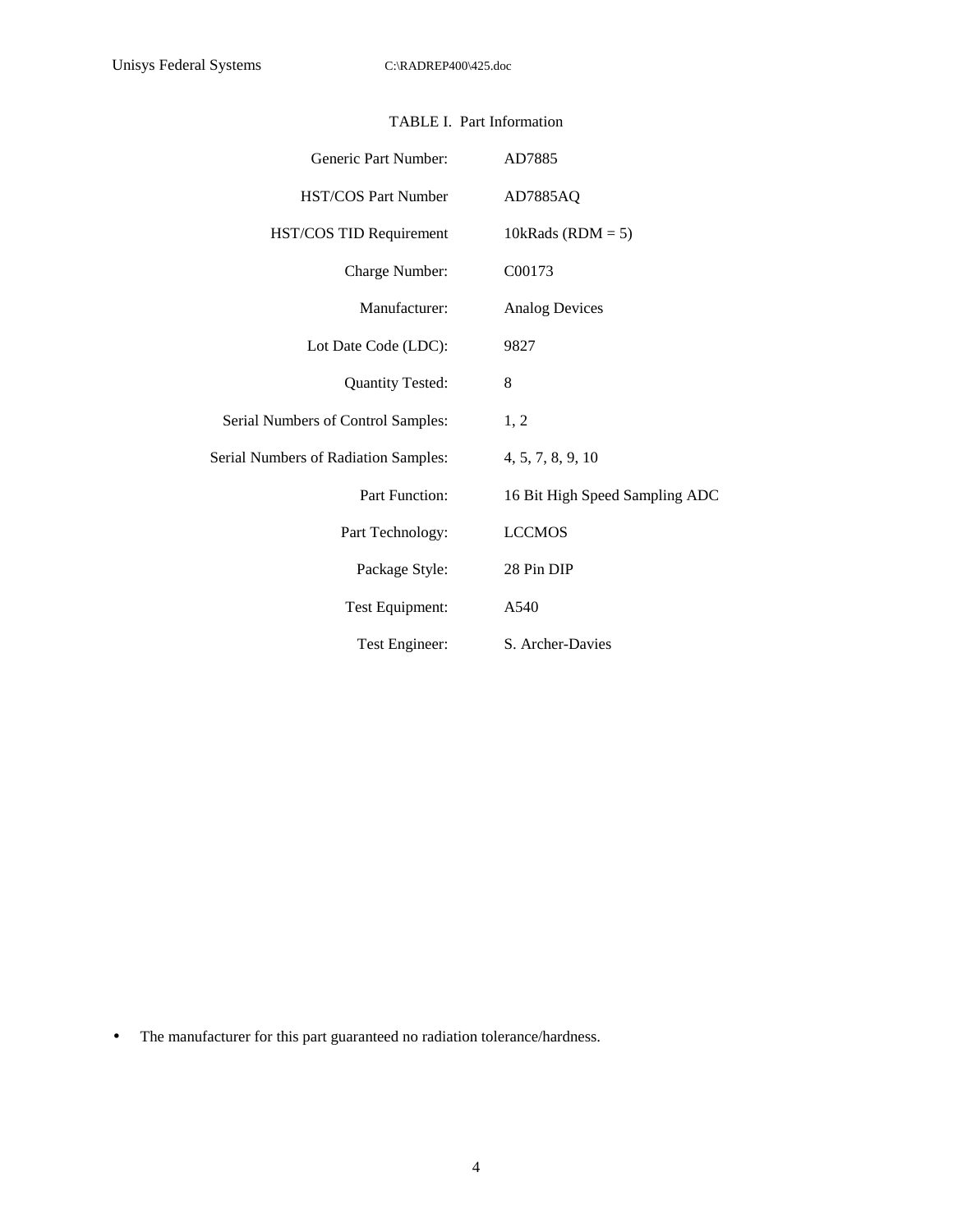| Average Dose Rate = 50,000 RADS/237 HOURS=211.0 RADS/HOUR=0.06RADS/SEC |  |
|------------------------------------------------------------------------|--|

PARTS WERE IRRADIATED AND ANNEALED UNDER BIAS, SEE FIGURE 1.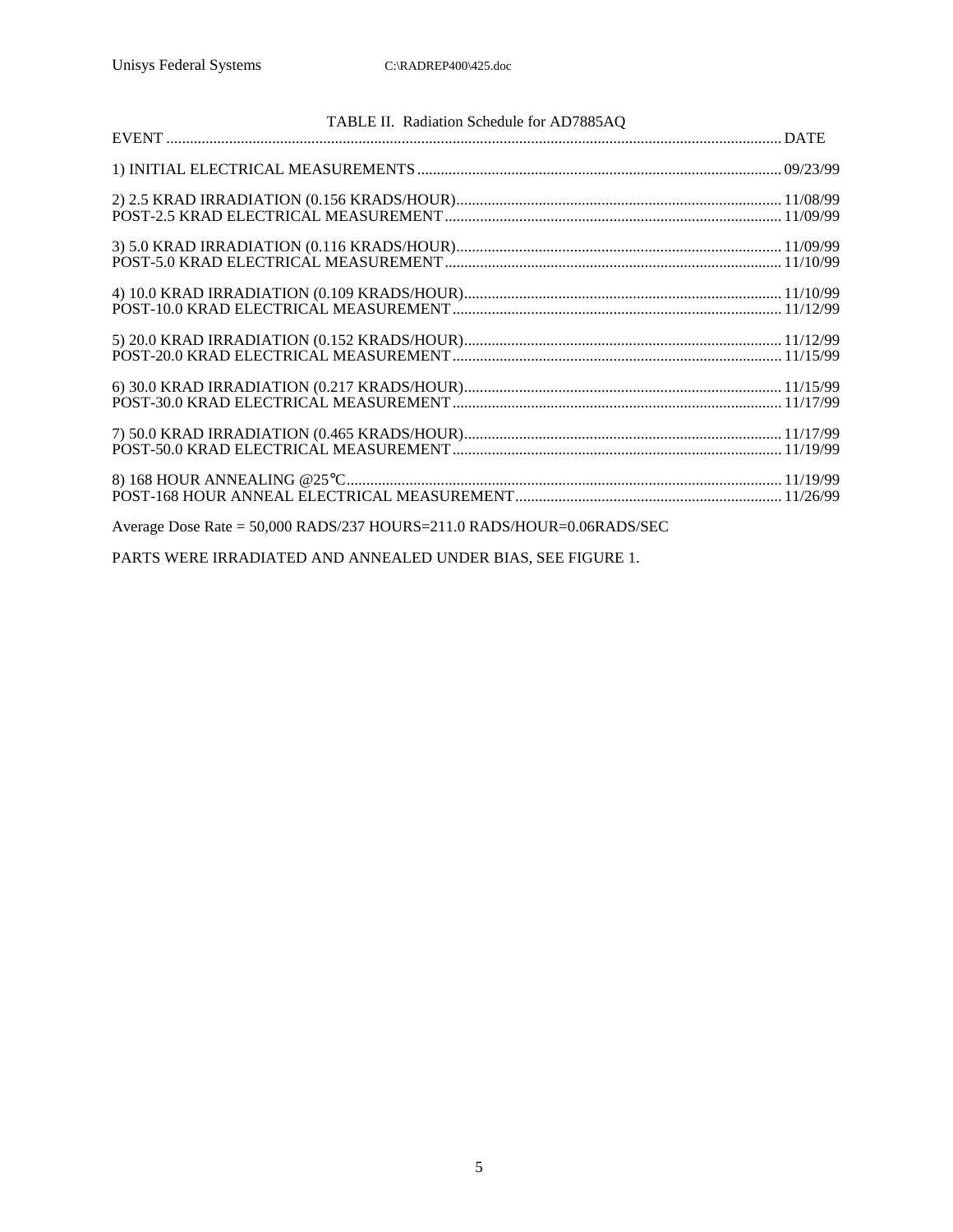| <b>Test</b>         |                        |               | <b>Spec. Limit</b> |            |                                   |
|---------------------|------------------------|---------------|--------------------|------------|-----------------------------------|
| #                   | <b>Parameter</b>       | <b>Units</b>  | min                | max        | <b>Test Conditions (2)</b>        |
| 100                 | <b>Missing Codes</b>   | <b>Codes</b>  |                    | 1          |                                   |
| 110                 | <b>INL</b>             | <b>Isb</b>    | $\bf{0}$           | 4.91       |                                   |
| 120                 | <b>DNL</b>             | <b>lsb</b>    | $\mathbf{0}$       | 4.91       |                                   |
| 200                 | +Gain_error            | $\frac{0}{0}$ | $-0.20$            | 0.20       |                                   |
| 210                 | -Gain_error            | $\frac{6}{9}$ | $-0.20$            | 0.20       |                                   |
| 300-303 Iil         |                        | $\mu A$       | $-10$              | 10         |                                   |
| 304-307 Iih         |                        | μA            | $-10$              | 10         |                                   |
| 400-408 Voh         |                        | V             | 4.00               |            | $I_{\text{SOURCE}} = 40 \mu A$    |
| 500-507 Vol         |                        | mV            |                    | 400        | $I_{\text{SINK}} = 1.6 \text{mA}$ |
| 600-607 <b>Iozl</b> |                        | μA            | $-10$              | 10         |                                   |
| 650-657 <b>Iozh</b> |                        | μA            | $-10$              | 10         |                                   |
| 700                 | <b>IDD</b>             | mA            |                    | 35         |                                   |
| 701                 | <b>ISS</b>             | mA            | $-30$              |            |                                   |
| 702                 | <b>Pwr_Consumption</b> | mW            |                    | <b>320</b> |                                   |
| 800                 | <b>Conversion Time</b> | $\mu s$       |                    | 5.30       |                                   |

## Table III. Electrical Characteristics AD7885AQ (1)

Notes:

(1) These are the manufacturer's non-irradiated data sheet specification limits. The manufacturer provided no postirradiation limits at the time the tests were performed.

(2)  $V_{DD} = +5V$ ,  $V_{SS} = -5V$ ,  $V_{REF} + S = 3V$ , AGND=DGND=GND = 0V,  $f_{SAMPLE} = 166kHz$ , unless otherwise noted.